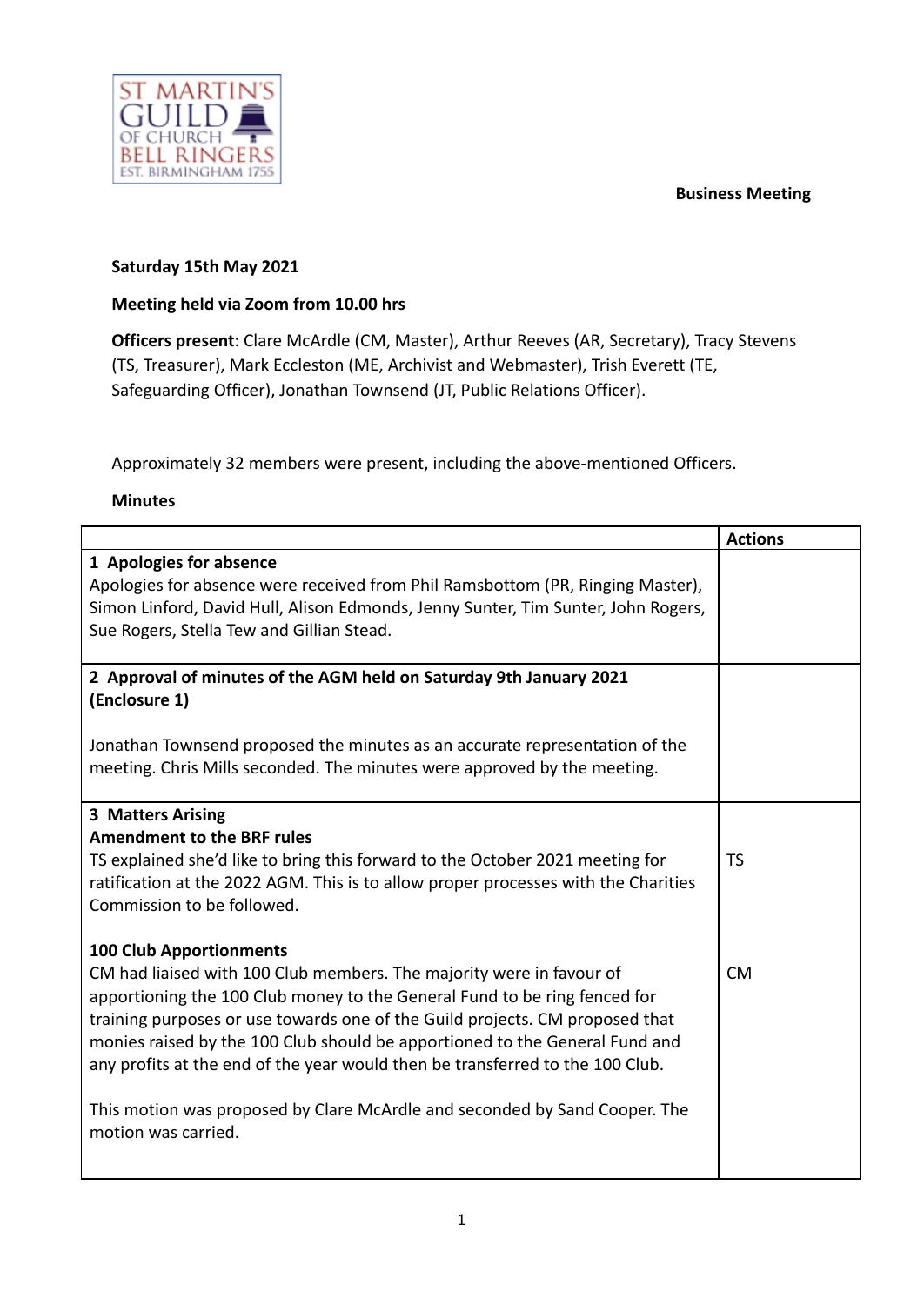| 4. Ringing masters report (Enclosure 2)                                                                                                                                                                                                                                                                                                                                                                                                            |    |
|----------------------------------------------------------------------------------------------------------------------------------------------------------------------------------------------------------------------------------------------------------------------------------------------------------------------------------------------------------------------------------------------------------------------------------------------------|----|
| In the Ringing Master's absence, a written report had been circulated prior to the<br>meeting (Enclosure 2). CM highlighted the plans Phil Ramsbottom has and<br>encouraged members to read his report. CM promoted a particular initiative, the<br>Three Events Challenge. This initiative is designed to encourage and support<br>members to organise their own events. Details of the challenge were shared and<br>the initiative was launched. | PR |
| 5 Financial reports                                                                                                                                                                                                                                                                                                                                                                                                                                |    |
| TS updated the meeting that the Bell Restoration Fund account stands at<br>£24,799.30                                                                                                                                                                                                                                                                                                                                                              |    |
| Tracy emphasised the money would be better spent on tower maintenance rather<br>than sat in a bank account. TS and ME were holding a drop in session on May 15th<br>to share ideas. TS emphasised that the BRF can support maintenance and<br>applications were welcome.                                                                                                                                                                           |    |
| TS reported that the donations as part of the Henry Johnson online dinner event<br>totalled £265.10. She thanked members of their generosity and thanked Jenny<br>Sunter for promoting the scheme so successfully. The monies raised will be ring<br>fenced for training or Guild projects.                                                                                                                                                        |    |
| TS further reported that the Guild has been awarded an ART Award for<br>Inspirational Leadership. This comes with a £250 financial award. TS passed her<br>congratulations to the team, including past secretary Stella Tew, and asked for<br>suggestions from members as to what the money could be spent on.                                                                                                                                     |    |
| CM thanked Vicky Wilby for writing the report which led to the award.                                                                                                                                                                                                                                                                                                                                                                              |    |
| TS reported that £170 had been raised from the bake off for our 2021 Guild<br>charity, the Trussell Trust. TS thanked members and said the Guild would keep the<br>charity open for donations for the upcoming year.                                                                                                                                                                                                                               |    |
| <b>6 Safeguarding Officers report</b>                                                                                                                                                                                                                                                                                                                                                                                                              |    |
| TE reported that she had received no safeguarding queries or concerns since the<br>last meeting.<br>TE reminded members that she sits on the Diocesean Safeguarding Committee.<br>Clare Wesley, Diocesan Safeguarding Officer, had reported positively on the                                                                                                                                                                                      |    |
| Guild's engagement with safeguarding.                                                                                                                                                                                                                                                                                                                                                                                                              |    |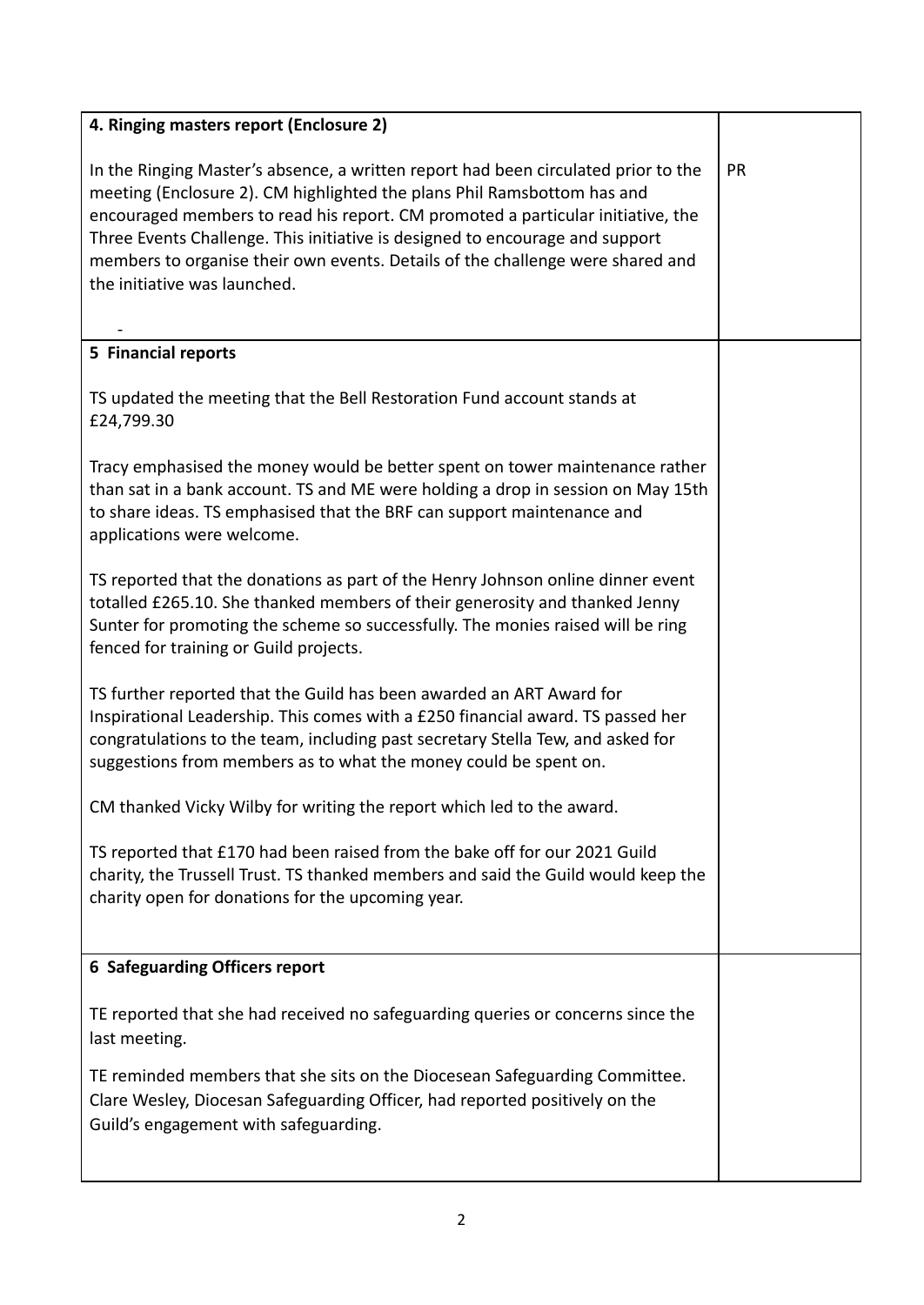| TE proposed a Safeguarding Policy, which had been pre-circulated. There were no<br>comments. Proposer: Jonathan Townsend. Seconder: Mark Eccleston. The motion<br>was carried and the policy adopted.                                                                                                                                                                                                          |  |
|----------------------------------------------------------------------------------------------------------------------------------------------------------------------------------------------------------------------------------------------------------------------------------------------------------------------------------------------------------------------------------------------------------------|--|
| TE proposed a Social Media and Online Activities Policy to support Safeguarding<br>activities online. There were no comments. Proposer: Tracy Stevens. Seconder:<br>Chris Barnell. The motion was carried and the policy adopted.                                                                                                                                                                              |  |
| CM thanked TE, ME and AR for their work on creating both of the newly adopted<br>policies, which will be uploaded onto our website.                                                                                                                                                                                                                                                                            |  |
| TE encouraged all members to carry out the CO Safeguarding course, details of<br>which have been circulated. Tower captains should carry out the Safeguarding<br>Leadership training. This course is a prerequisite to carrying out that training.                                                                                                                                                             |  |
| CM thanked TE for her work on the Diocesan Safeguarding Committee and on<br>promoting Safeguarding across the Guild.                                                                                                                                                                                                                                                                                           |  |
| CM re-iterated to members that safeguarding is crucial in every walk of life and for<br>all members. She was disappointed that only 14 towers had engaged with the<br>Safeguarding Audit, a slight improvement on the 13 towers which completed the<br>previous audit.                                                                                                                                         |  |
| <b>7 Archivist Update</b>                                                                                                                                                                                                                                                                                                                                                                                      |  |
|                                                                                                                                                                                                                                                                                                                                                                                                                |  |
| ME reported that the 2019 and 2020 Ringing World's are at the binders.                                                                                                                                                                                                                                                                                                                                         |  |
| ME further reported that Chris Pickford had generously arranged for digital scans<br>of our first five peal books to be made available online. They are B+W copies<br>taken from microfilm surrogates what were made a number of years ago.<br>Downloadable PDFs of the contents of these peal books are available<br>on the SMG website.                                                                      |  |
| The 2020 SMG Year Book is available online and freely downloadable. The Guild<br>will purchase a limited print run of the Year Book. The intention is to issue<br>one free copy to each active Guild tower and one free copy to each new member<br>elected during the coming year. In addition, any members who wish to have a<br>hardcopy Yearbook (A5 colour), can purchase the volume for £5 (covering P+P) |  |
| CM thanked ME for his hard work on the Year Books and expressed her delight in<br>the return of the Year Book.                                                                                                                                                                                                                                                                                                 |  |
|                                                                                                                                                                                                                                                                                                                                                                                                                |  |
|                                                                                                                                                                                                                                                                                                                                                                                                                |  |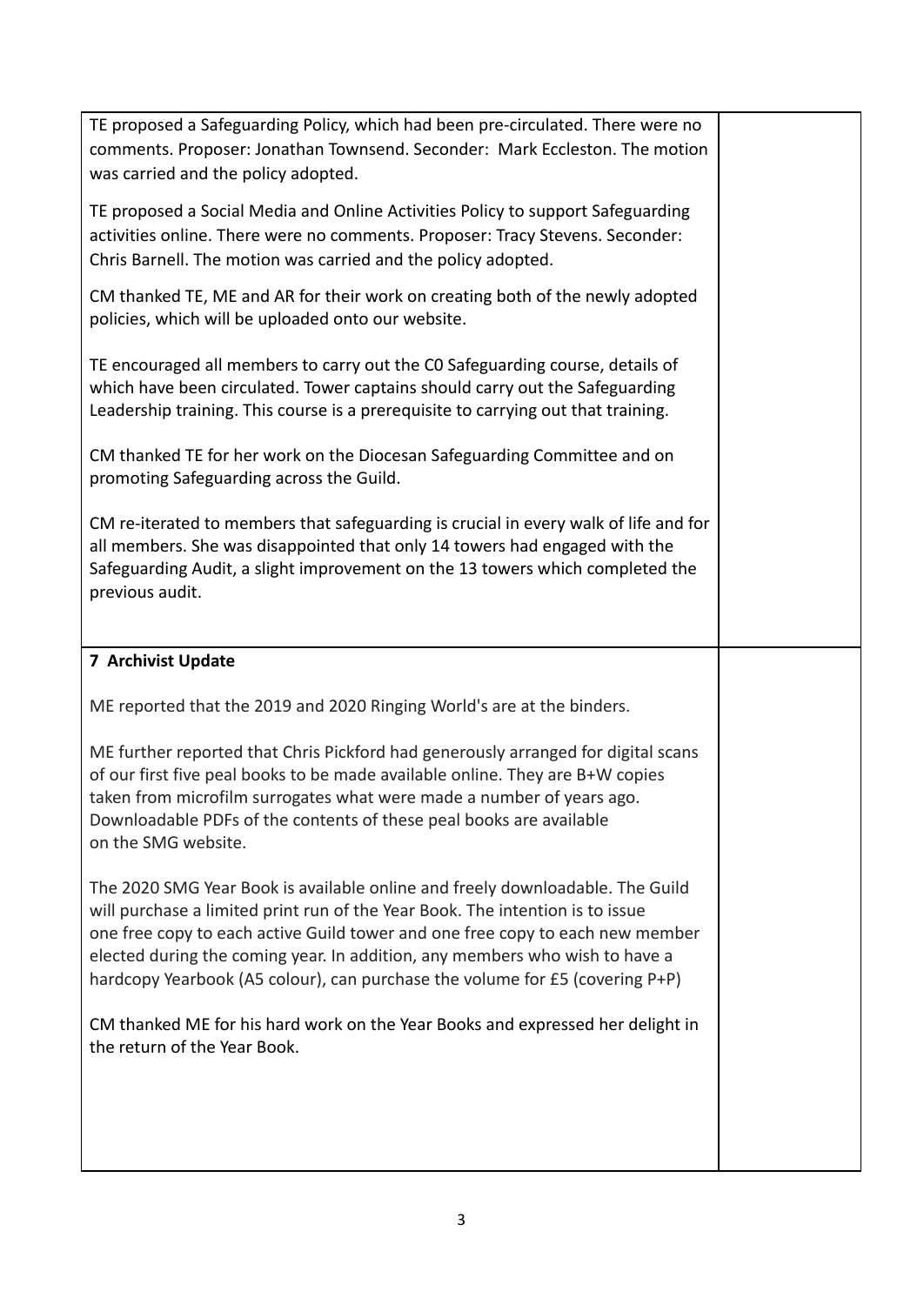| 8. Update from Ringing Recovery Champion                                                                                                                                                                                                                                                                                                                                               |                        |                                      |                                                                               |    |
|----------------------------------------------------------------------------------------------------------------------------------------------------------------------------------------------------------------------------------------------------------------------------------------------------------------------------------------------------------------------------------------|------------------------|--------------------------------------|-------------------------------------------------------------------------------|----|
| AJ Barnfield stated his views were personal and not a formal statement from the<br><b>Standing Committee.</b>                                                                                                                                                                                                                                                                          |                        |                                      |                                                                               |    |
| He explained the role of Recovery Champions and how they form a network. His<br>view is that recovery is a process, not an event<br>AJ talked of his view that the SMG was in a strong position for the early stages of<br>recovery around forming a centralised centre, setting up a ringing school,<br>coordinating centralised events.                                              |                        |                                      |                                                                               |    |
| AJ emphasised how important it was to gain information from the ground.<br>Initially, whether the tower is accessible and the bells in working order.<br>Information would centre also on how many ringers are expected to return.<br>His view is that it is key to keep data centrally. AJ asked for assistance with seeking<br>this information, promoting more information methods. |                        |                                      |                                                                               |    |
|                                                                                                                                                                                                                                                                                                                                                                                        |                        |                                      | AJ marketed the use of the ART Ringing Toolbox in order to support engagement |    |
| with grassroots ringers and their training and development.<br>Clare promoted the CCCBR and ART presentations which had been hosted in the<br>previous week and were available on the ART website.                                                                                                                                                                                     |                        |                                      |                                                                               |    |
| <b>9 Approval of New Members</b>                                                                                                                                                                                                                                                                                                                                                       |                        |                                      |                                                                               |    |
|                                                                                                                                                                                                                                                                                                                                                                                        |                        |                                      |                                                                               |    |
| <b>Member</b>                                                                                                                                                                                                                                                                                                                                                                          | <b>Tower</b>           | Proposer                             | Seconder                                                                      |    |
| Alistair Benford                                                                                                                                                                                                                                                                                                                                                                       | Edgbaston<br>Edgbaston | James Ramsbottom                     | Phil Ramsbottom<br><b>Phil Ramsbottom</b>                                     |    |
| Joseph Berry<br>Hannah Johnson                                                                                                                                                                                                                                                                                                                                                         | Edgbaston              | James Ramsbottom<br>James Ramsbottom | Phil Ramsbottom                                                               |    |
| Casey McLellan                                                                                                                                                                                                                                                                                                                                                                         | St Paul's              | James Ramsbottom                     | <b>Richard Jones</b>                                                          |    |
| All nominees were approved. Certificates, year books and badges will be provided<br>in due course to welcome these as new members to the Guild.<br>CM congratulated Casey McLellan and James Ramsbottom on their recent<br>marriage. CM thanked James for maintaining links with BUSCR,                                                                                                |                        |                                      |                                                                               | AR |
| 9 AOB                                                                                                                                                                                                                                                                                                                                                                                  |                        |                                      |                                                                               |    |
| 1. Cadbury Barn                                                                                                                                                                                                                                                                                                                                                                        |                        |                                      |                                                                               |    |
| CM updated members on the Cadbury Barn project. A committee titled Pyramid<br>Stage had been formed to support the next stages of the Birmingham University<br>of Ringing at the Cadbury Barn in Manor Park. The intention would be a light ring<br>of 8 next to the lodge. However, progress was determined by legal processes and<br>outside of the Guild's control.                 |                        |                                      |                                                                               |    |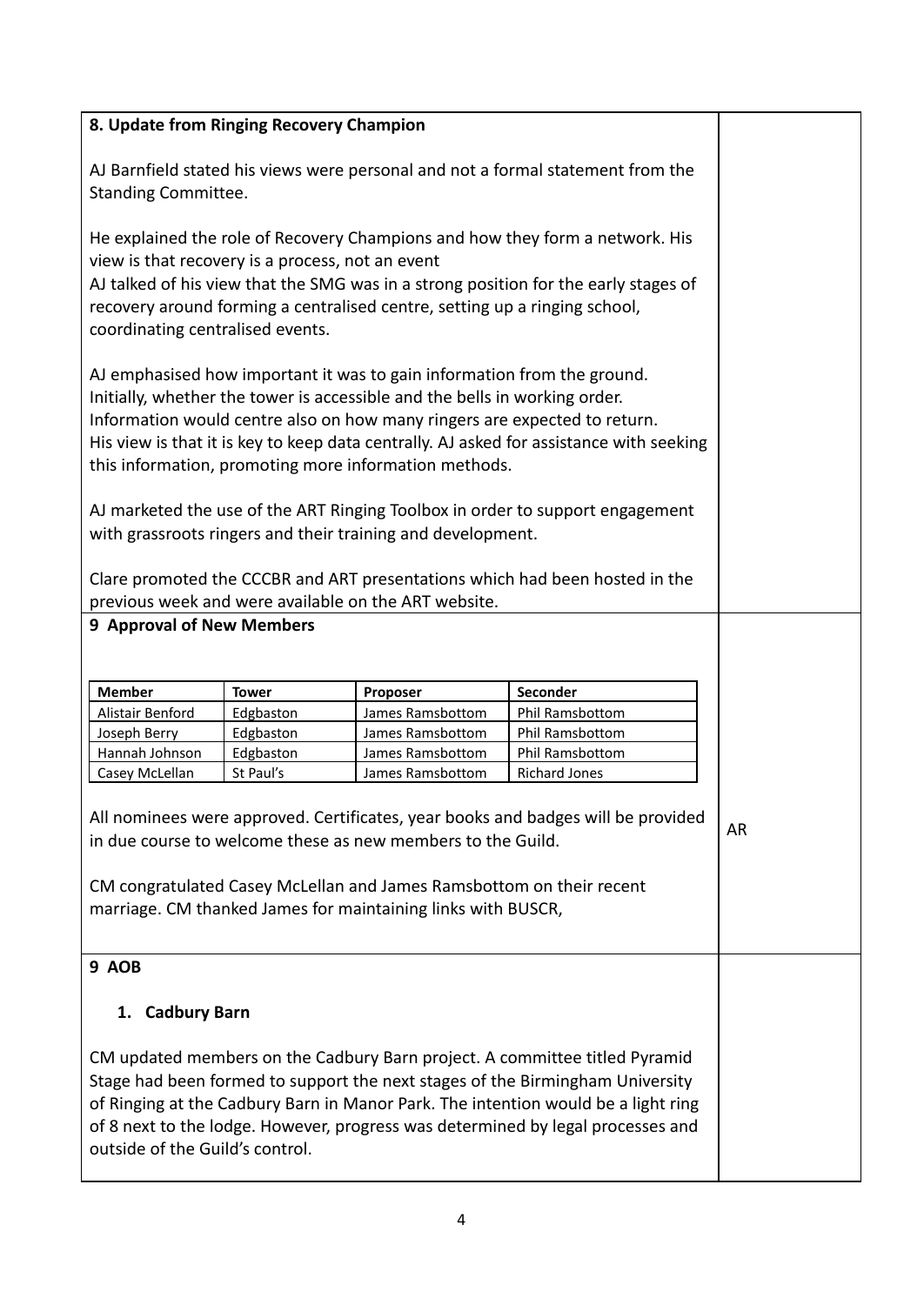| CM promoted the Lark in the Park on Saturday 3rd July. The intention would be to<br>have a presence in the park (if the event is signed off by the council). CM asked for<br>expressions of interests to volunteer on 3rd July for a couple of hours.<br>2. Ringing Room donation<br>Janet Horton questioned whether the Guild should consider a donation to Ringing<br>Room, in recognition of the extensive use by Guild members (as individuals,<br>towers, by the Ringing Master and Brumdingers). There was agreement that this<br>was a worthwhile donation to make. CM to contact Ringing Room to offer a one<br>off donation, with the Standing Committee empowered to decide on an<br>appropriate amount to donate<br>There were no other items of business. | <b>CM</b> |
|-----------------------------------------------------------------------------------------------------------------------------------------------------------------------------------------------------------------------------------------------------------------------------------------------------------------------------------------------------------------------------------------------------------------------------------------------------------------------------------------------------------------------------------------------------------------------------------------------------------------------------------------------------------------------------------------------------------------------------------------------------------------------|-----------|
| 10 Next Meeting<br>Business meeting to be held on Saturday 9th October. A decision on where and<br>how to hold the meeting would be decided in the future. CM asked members for<br>views on whether there may be merit in online meetings versus physical<br>meetings.                                                                                                                                                                                                                                                                                                                                                                                                                                                                                                |           |
| 11 Meeting Close<br>The meeting closed at 10.51am after which the results of the bake off were<br>announced. CM thanked TS for organising the bake off and all those members<br>participating.                                                                                                                                                                                                                                                                                                                                                                                                                                                                                                                                                                        |           |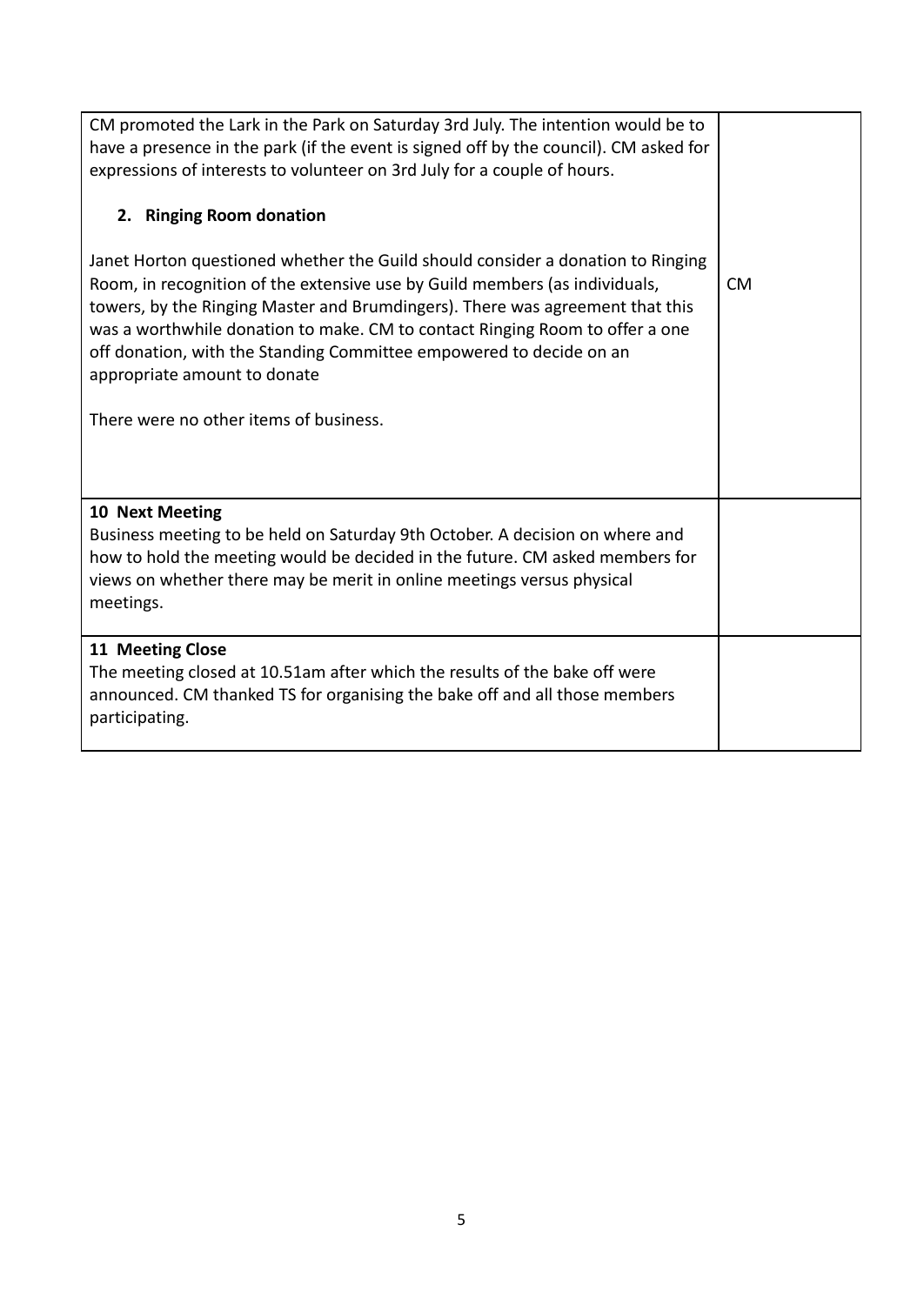# **Enclosure 1**

# **Minutes of St Martin's Guild Annual General Meeting**

## **Held on Saturday 9 January 2021 via Zoom.**

The meeting began at 10.00, the Master, Clare McArdle, in the Chair. Standing Committee Officers also present were Arthur Reeves (Ringing Master), Tracy Stevens (Treasurer), Mark Eccleston (Archivist and Webmaster), Trish Everett (Safeguarding Officer), Stella Tew (Secretary)

#### **1. Attendance and apologies for absence**

There were 60 members present, including the Officers. Apologies for absence were received from: Fran Dodds, Malcolm Paulson, Jean Willis and Ben Sassons.

#### **2. Remembering members who have died**

Guild members were invited by Clare McArdle (Master) to spend a few minutes in silence in memory of Andrew Stubbs and Molly Barron, both of whom have died since the last AGM. (See addendum at foot of minutes for a summary of Molly Barron's ringing life)

## **3. Minutes of the business meeting held on 3.10.2020**

The minutes of the last business meeting held on the above date were agreed as an accurate record: proposed by Phil Ramsbottom and seconded by Arthur Reeves.

## **Matters arising from the Minutes**

# **4.1 BRF Rules**

This action related to minor amendments required to the BRF rules. As this action had not been concluded, Tracy Stevens agreed to pick up discussions this year, in advance of a future Business Meeting.

## **5. Reports**

Written reports had been circulated in advance of the meeting in a document entitled 'Officers' Reports'.

#### 5.1 *Financial reports*

## 5.1.1 *Treasurer*

Tracy Stevens (Treasurer) presented the Guild's accounts and a written report.

**Guild Accounts** : Tracy referenced the balance sheet presented in the papers. She reported that the BRF was in a healthy position standing at £24,571, although it is not good practice to keep such a high level of funds on the balance sheet without plans for use.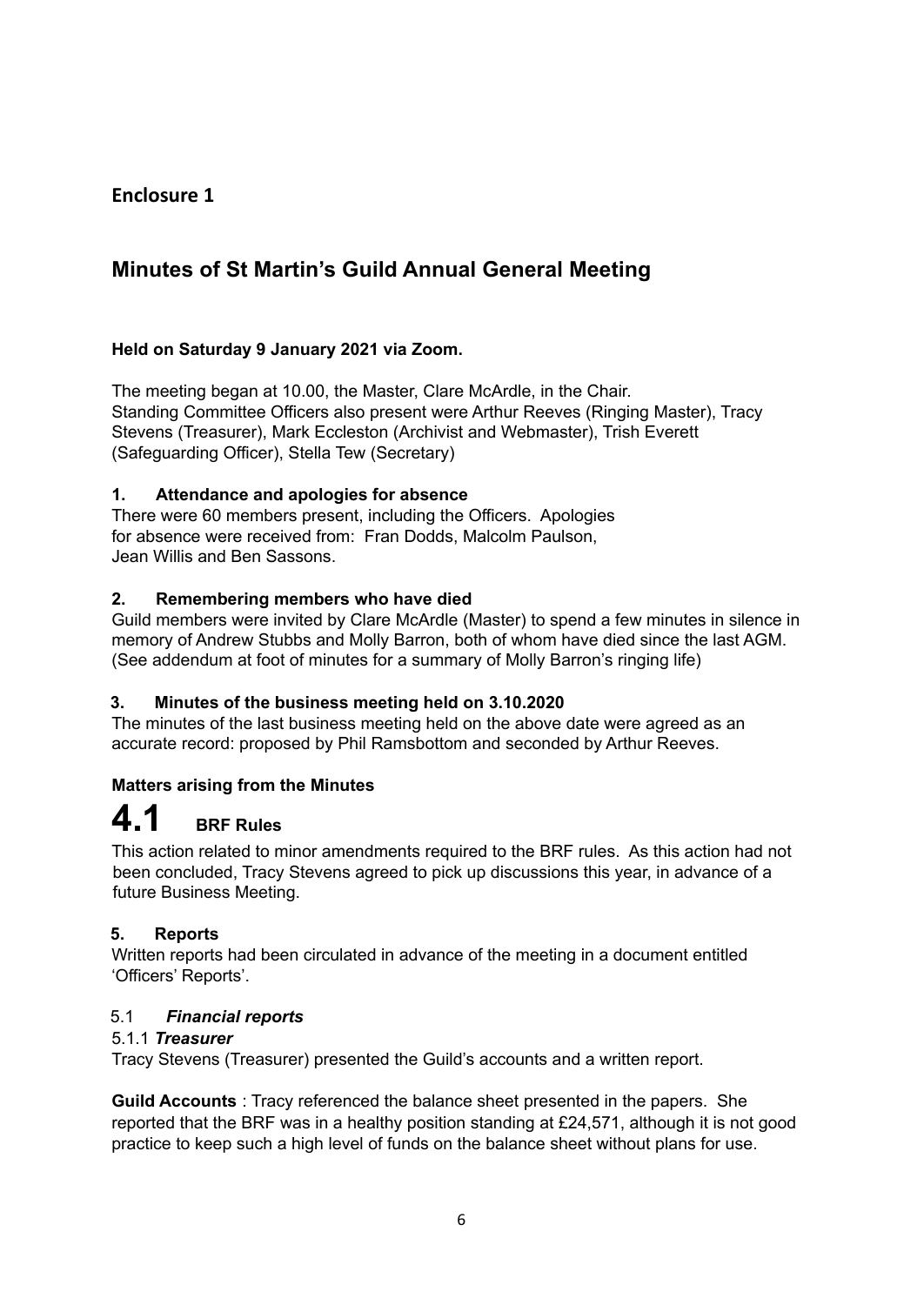Whilst there were a few projects in the pipeline, Tracy encouraged members to get in touch if any local initiatives might require financial support.

**Running costs**: Areas of increased revenue costs were highlighted for software. £250 per annum (pa) is required to run the website as well as Zoom to support meetings, webinars etc. at around £172 pa. (i.e. around £450 increase in annual expenditure). Tracy clarified that whilst these costs have been partly offset in the year by savings on room hire, when room hire restarts, Zoom costs will continue as new way of working given the proven benefits this year with improved access.

In the light of these increased costs to the General Fund, it is suggested that there should not be a 25% apportionment of subscriptions to the BRF this year.

In support of identifying projects for BRF allocation, Simon Linford indicated that the CCCBR will be encouraging Guilds to spend from their accounts. This is especially important as the pandemic will cause a fall in heritage funding support to towers and the tower and bell restoration industry will be in need of support through use of such funds.

#### 5.1.2 *Independent Examiners*

Steve Horton reported that both he and Tom Horton had reviewed the accounts for the year in detail. A few minor queries and points on presentation raised with Tracy had been dealt with satisfactorily. Steve Horton and Tom Horton therefore confirmed their assessment that the accounts were a true representation of the Guild's finances and commended the accounts to Guild members.

Thomas Horton proposed that the accounts be accepted and this was seconded by Rowena Shipley and these proposals were carried by those present.

## 5.1.3 *Treasurer's proposals*

#### **Membership**

- Annual subscription to remain at £10 with 50% concession rate as per rules.
- Associate membership currently equivalent to the annual subscription.

#### **Apportionments to:**

**●** £150 to the library in view of planned expenditure.

#### **Peal fee**

**●** To remain at zero.

The proposal was seconded by Olly Buckley and the motion was carried.

Clare McArdle thanked Tracy for her work throughout the year as Treasurer in support of the Guild.

#### 5.1.4 *100 Club*

Clare McArdle reported that the 100 Club was now fully subscribed with 100 numbers sold to members. The monthly prizes now stand at first prize of £50 per month, second of £15 and third of £5. The resultant funds were contributed to the BRF at a level of £1,400 for the year.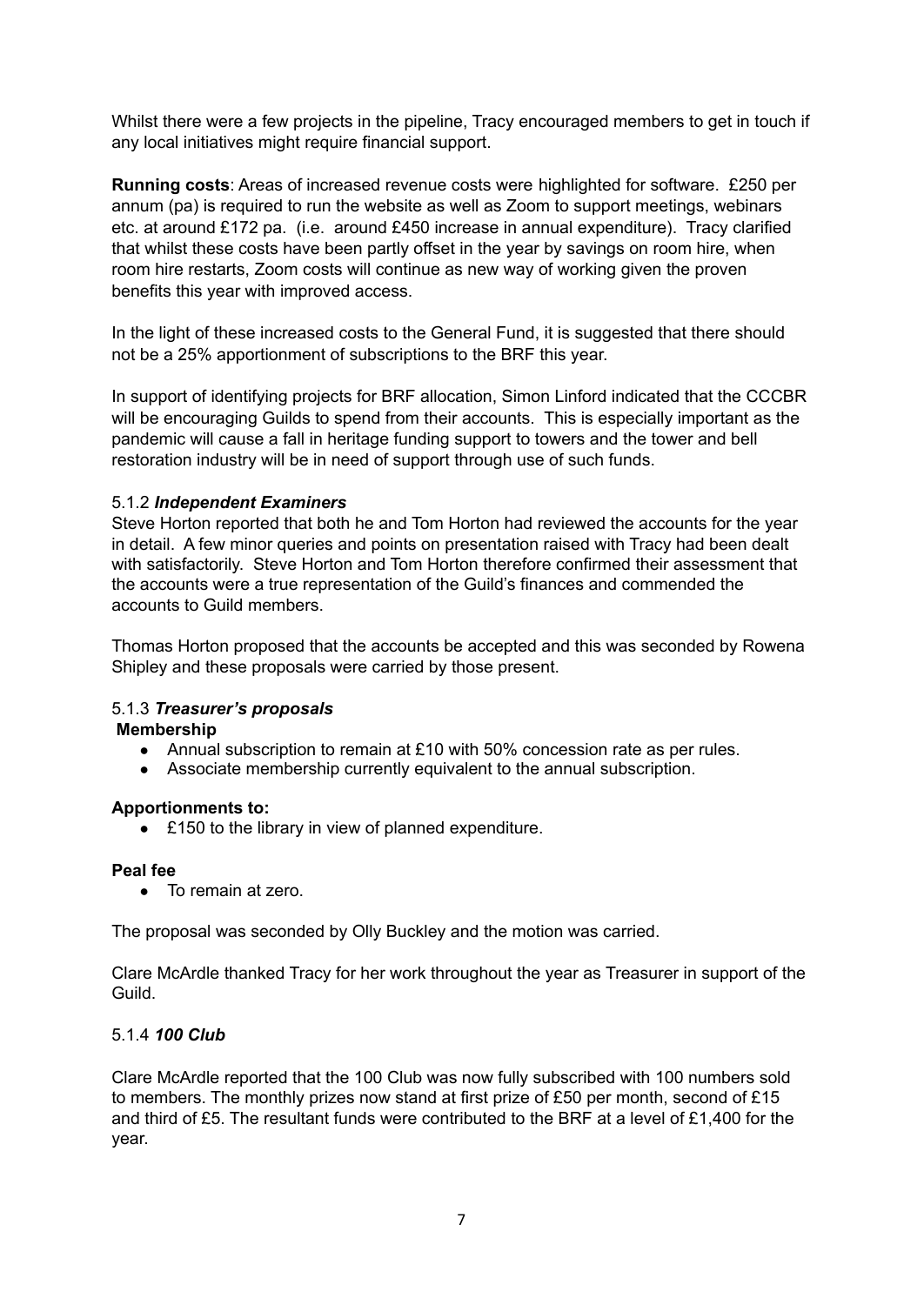Tracy confirmed that renewal letters for the 100 Club would be going out shortly. As 'the will of the members' is required to support this, Clare requested support for its continuation and this was confirmed by members present.

Clare thanked members for supporting the 100 Club and invited any member interested in supporting the management and operation of the fund in future to get in touch.

In response to a question, Clare was positive about the potential for the club to be expanded in numbers over 100 and is happy to explore this.

Simon Linford enquired whether 100 club members would be happy to contribute if this was to support to a training fund. Clare agreed to take this issue to both Standing Committee as well as opening this suggestion for discussion with 100 club members.

Jon Townsend also commented that a fund would still be required for both training as well as bell restoration. Clare thanked him for this point and suggested this would also be considered in the discussions.

#### 5.2 *Ringing Master*

Arthur Reeves (Guild Ringing Master) had submitted a written report.

Arthur expressed his enormous gratitude to all members for supporting Guild events during what has been a challenging year. As a Guild he considered that we have made the best of a difficult situation. Despite physical constraints and limited ringing opportunities he considered that there had been improved participation and engagement during the pandemic and lockdown periods thanks to the new online platforms Zoom, Ringing Room and handbells.

Arthur thanked the many members who had facilitated the training opportunities on offer. Membership has also increased significantly this year which seems to be a reflection of the fact that people are happy to buy into the values of the Guild. Arthur said that it had been a great privilege for him to have undertaken this role.

Clare McArdle and members present thanked Arthur for his support as Ringing Master.

#### 5.3 *Henry Johnson Dinner Secretary*

Jenny Sunter (Henry Johnson Dinner Secretary) had submitted a written report.

Jenny reported that a decision had been made to book a different venue to the Council House for the 2021 dinner, although events with the pandemic had subsequently overtaken this. The Burlington Hotel had been booked for 2021, and they are now holding for 2022.

In view of this, the current proposal is now to replace the event with a virtual meeting and celebration. It is meant to provide a chance to toast Henry Johnson and have a virtual opportunity to meet with friends and fellow ringers on Saturday 27 February 2021. This has now been set up as an event on Eventbrite for interested ringers to register and book. There is one option for a free ticket and another option to book and also make a donation. Any funds generated from donations will go to the General Fund. A link to the event has been provided in the Officers' Reports for the AGM, as well as in the next Newsletter issued and is soon to be posted on the Guild Facebook page.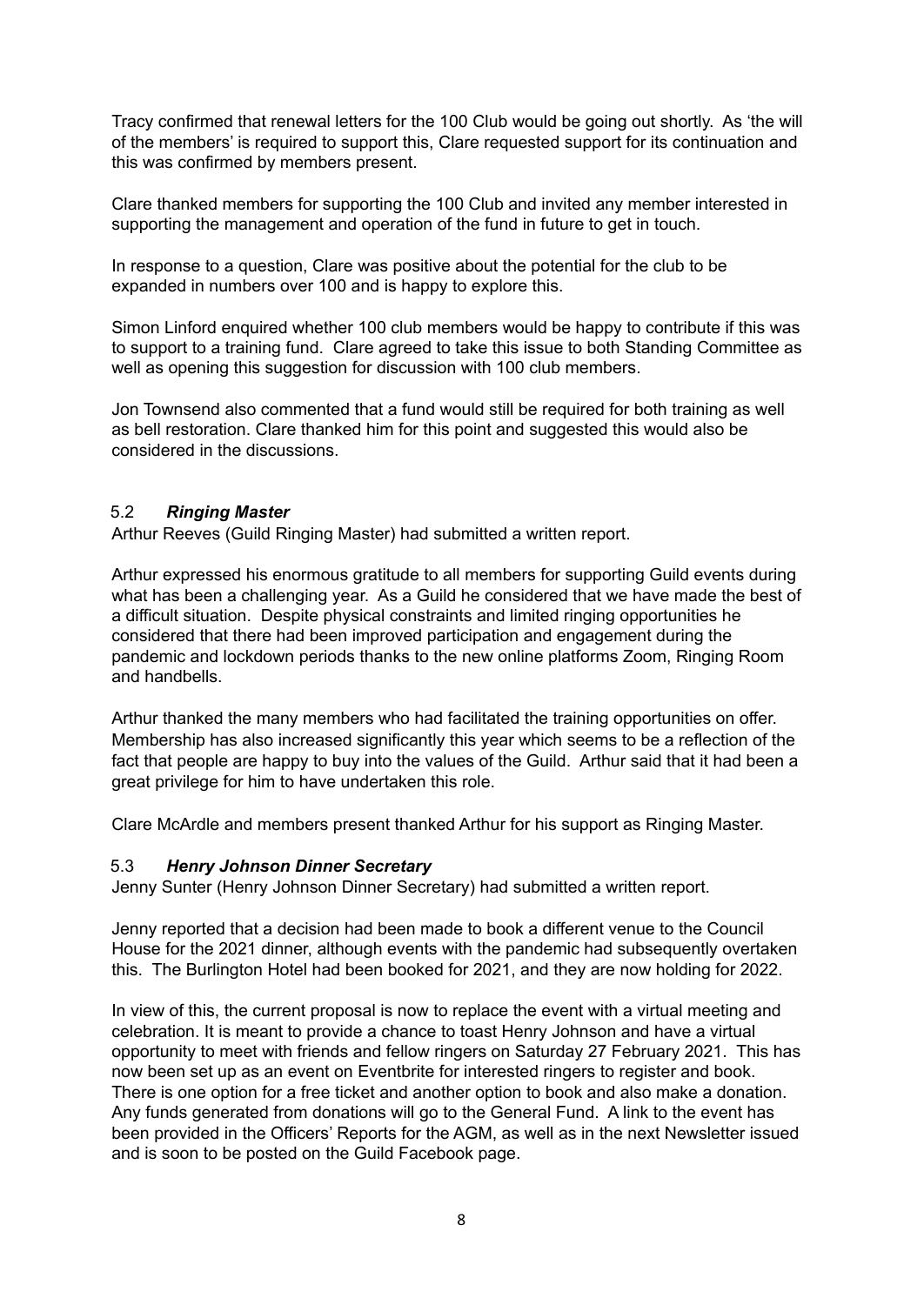Note: Jenny recommended that people book as many tickets as they need for Zoom access. For example, if one family wishes to use three different devices to access the event via Zoom, three separate places will need to be booked.

The full programme can be accessed on the link for those people who prefer to have this available. There is also an option to contact Jenny as organiser through the link.

Clare McArdle thanked Jenny for the 2020 dinner organisation. Sincere thanks were also given to Gill Postill for chairing the event. Further, recognition was given to the planning work and preparation that Jenny had put in, earlier in the year, before the plans needed to be changed.

In response to a question from a member, Jenny agreed to explore the opportunity for using break out rooms at the event.

Arthur Reeves clarified that any funds donated could offer the opportunity to boost the General Fund or possibly raise some useful funds to upcoming projects such as the Kings Heath tower, Birmingham University of Bell Ringing or future training events.

#### 5.4 *Archivist*

Mark Eccleston (Archivist) had submitted a written report.

*Library* : Although it has not been possible to work at the Guild Library due to limited access to St Martin's, Mark reported that it had been possible to purchase the 26 printed items listed in the report. The majority of these had been from the Estate of John Illingworth – former member and Guild Secretary in 1980s. Items had also been acquired from the Estate of Andrew Stubbs. John Fielden was thanked for acting as point of liaison with Andrew's family in this exercise in support of Mark.

Many of Andrew Stubbs' archival papers related to his period on the Board of the Ringing World, his involvement in the Central Council, Oxford University Society and especially the Ancient Society of College Youths. Mark acted as a point of contact with those organisations to repatriate documents where required. He was then left with relevant printed publications and some archival materials relating to both St Martin's Guild and St Chad's Cathedral in Birmingham.

*YouTube Channel*: For much of the last twelve months, Mark has focussed on creation of a digital archive via the medium of a dedicated Guild YouTube channel. This now hosts over 60 videos, largely from the training sessions run, but also including digitised content from the Library, e.g. oral history from cassette tape from Richard Jones, transferred before the medium becomes obsolete – e.g. interviews with Henry Fearn, Stephen Ivin and Alan Ainsworth. Recordings of hand and tower bell peals can also be found on the YouTube channel which is proving to be a great tool as a digital archive and to build corporate memory.

*Website*: Arthur gave a demonstration of the website as a result of work undertaken this year. Heritage and history have been a major focus for development and the website gives an opportunity for all members to access the library. Any further proposals or suggestions from members are welcome.

Clare McArdle thanked Mark for his tremendous work this year work as Archivist and for making the website more user friendly.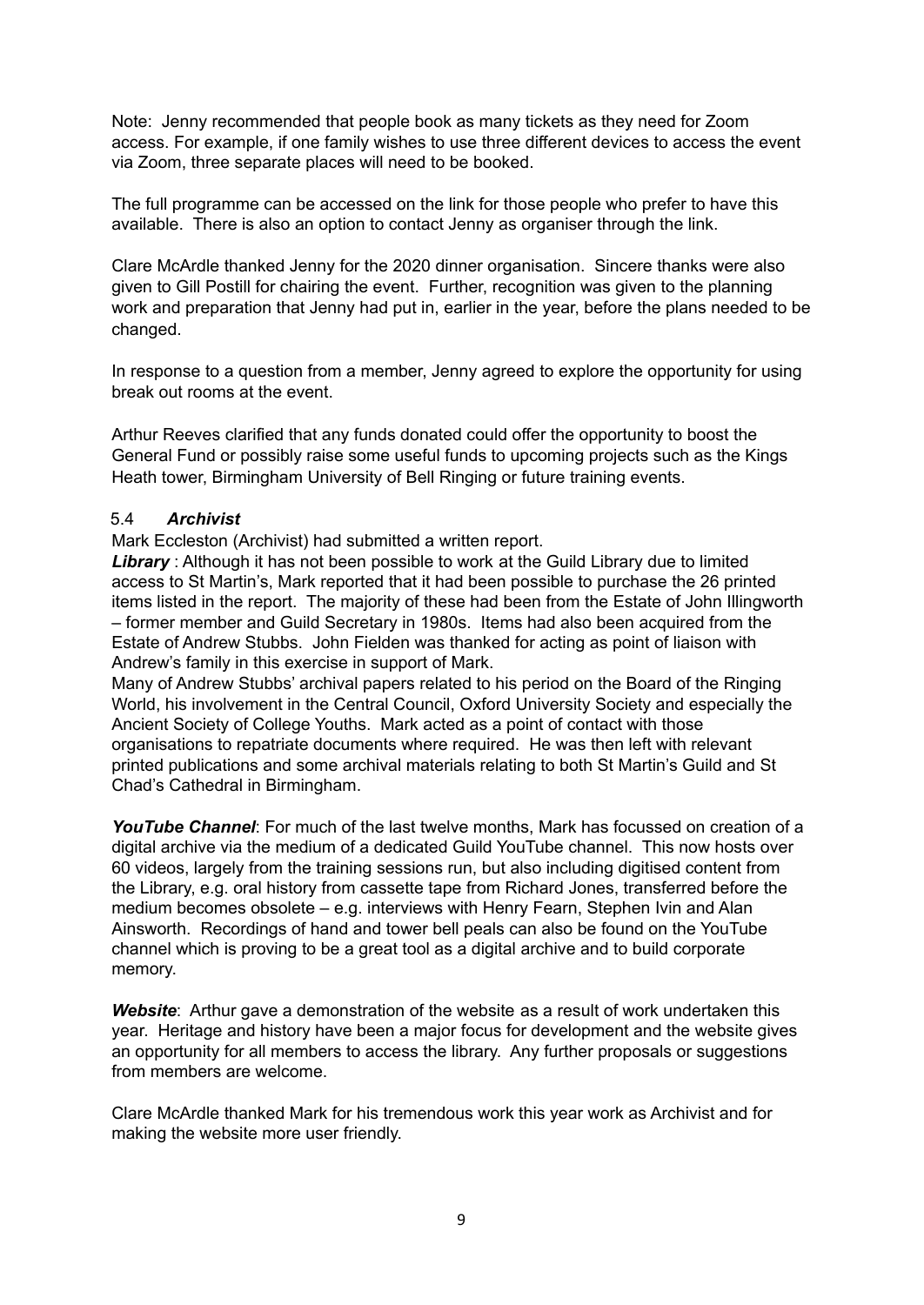Clare emphasised the point that the Standing Committee would increase the use of the Website as a means of communication with say, meeting papers to be accessed there in the future rather than sent as enclosures via email.

## 5.5 *Safeguarding Officer*

Trish Everett (Safeguarding Officer) had submitted a written report.

Trish reported that the Church of England had continued to make Safeguarding a priority during the year by moving training online via zoom as well as updating material on their portal.

**Training** is available on three levels of Awareness, Training and Leadership. At the end of November, the Guild ran a successful event for bellringers which was well attended. The Church of England is reviewing who has attended and what is required in the future. Trish Everett is due to attend a Training Reference group on Tuesday 12.01.21.

**Ringing activities online** – in light of the extent of ringing activity on Ringing Room as well as online, Trish has developed a parental consent form for online activities for young ringers which is on the website for people requiring this.

**Safeguarding Audit of Towers** This was redone in Autumn 2020 following the last survey three years ago. A similar number responded as last time with 14 respondents.

Trish reported the results as follows, some of which showed an improved position: 12 Tower Captains have DBS, 10 involved in teaching have DBS, 12 have undertaken Diocesan Safeguarding training, 7 have a role description, 10 have been formally appointed by their PCC, 10 have registers of attendance, 12 have safeguarding information displayed in their ringing rooms and all 14 knew where and how to get safeguarding help and advice if required.

Trish also reported that she had provided ad-hoc support and advice when required and her contact details are referenced in the Safeguarding Report.

Clare McArdle gave thanks to Trish for all her work and especially for her work on training. Clare gave emphasis to the fact that there were 14 respondents out of 30-40 towers which was a concern. This would require a focus on the remaining towers next year with this high on the Guild agenda for 2021.

Simon Linford queried whether there were many Guild ringers represented on PCCs to raise the profile of ringers. Alternatively, better links could be forged through representatives to link with the churches.

#### 5.6 *Central Council Reps*

James Ramsbottom and Richard Andrew had submitted a written report.

It had been a busy year for the CCCBR representatives and much activity had been focussed on ways to keep interest in ringing going as well as readiness for recovery when ringing resumes.

Clare McArdle gave thanks to both James and Richard who expressed their enjoyment of the roles and their active input on national working groups. This was also acknowledged by Simon as CCCBR President.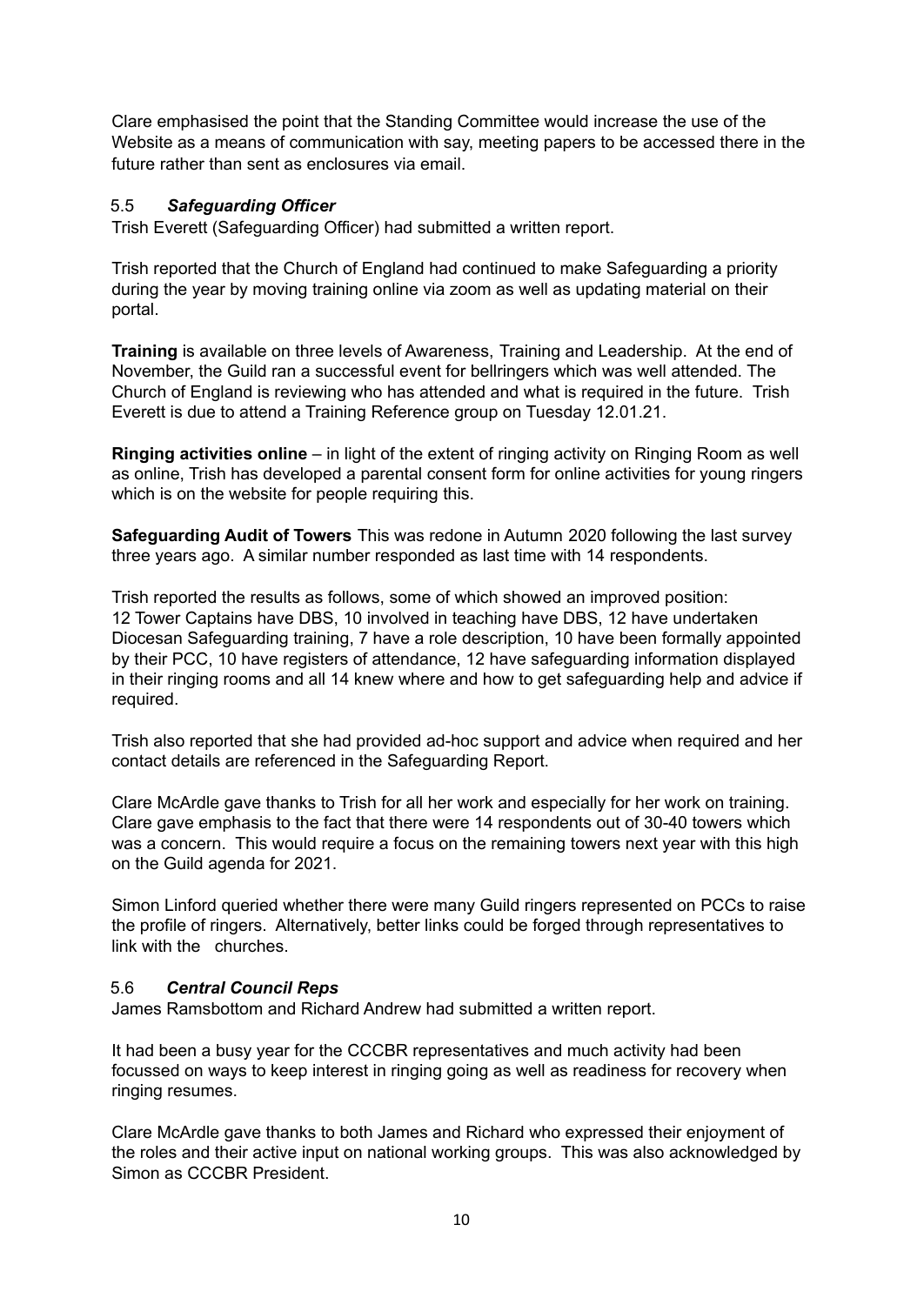#### **Election of members** 6.1 *Full members*

The following full member was elected:

| <b>Name</b> | Tower                                        | <b>Proposed</b> | l Seconded    |
|-------------|----------------------------------------------|-----------------|---------------|
| Ben Sassons | St Mary's and St Margaret's, Castle Bromwich | Jean Willis     | l Jane Morris |

## 6.2 *Life Vice President Proposal*

Clare McArdle expressed her pleasure in putting forward a proposal for Chris Mills to become a Life Vice President. This is an honour bestowed upon Guild members who merit it for outstanding service to the Guild. It had been supported by Standing Committee members.

The proposal made by Clare is attached in full in an addendum at the foot of these minutes.

This proposal for Life Vice President was fully endorsed and supported by those present with applause from those present.

## **7. Election of Officers**

Following the annual process of confirming officers' willingness to continue for a further term, two officers were not seeking re-election to their roles: Arthur Reeves was standing down as Ringing Master and Stella Tew as Secretary. In addition, a nomination had been received for the hitherto vacant post of Public Relations Officer. All other officers were willing to stand for re-election.

Clare offered sincere thanks for all that Arthur had contributed to the Guild as Ringing Master over the last six years and highlighted some of his achievements as well as the support he had offered to Clare over his time in post.

She also thanked Stella for her assistance during the last year in fulfilling the role and associated activities.

| <b>Office</b>                                                                                                                                                                                 | <b>Name</b>                                                                                                                                                                         | <b>Proposed</b>                  | <b>Seconded</b>                    |
|-----------------------------------------------------------------------------------------------------------------------------------------------------------------------------------------------|-------------------------------------------------------------------------------------------------------------------------------------------------------------------------------------|----------------------------------|------------------------------------|
| <b>Master</b>                                                                                                                                                                                 | Clare McArdle                                                                                                                                                                       |                                  |                                    |
| <b>Ringing Master</b><br>Secretary<br>Treasurer<br>Archivist<br>Safeguarding Officer<br>Webmaster<br><b>HJ Dinner Secretary</b><br><b>General Fund Trustee</b><br><b>General Fund Trustee</b> | <b>Phil Ramsbottom</b><br><b>Arthur Reeves</b><br><b>Tracy Stevens</b><br>Mark Eccleston<br><b>Trish Everett</b><br>Mark Eccleston<br>Jenny Sunter<br>John Anderson<br>John Fielden | Tony Daw<br><b>Trish Everett</b> | <b>Arthur Reeves</b><br>Stella Tew |
| <b>BRF</b> Trustee<br><b>BRF</b> Trustee<br>Independent Examiner<br>Independent Examiner<br><b>Press Relations Officer</b>                                                                    | Tony Daw<br>Don Finnemore<br>Stephen Horton<br>Thomas Horton<br>Jonathan Townsend                                                                                                   | Mark Eccleston                   | Eleanor Linford                    |

The following officers and officials were elected: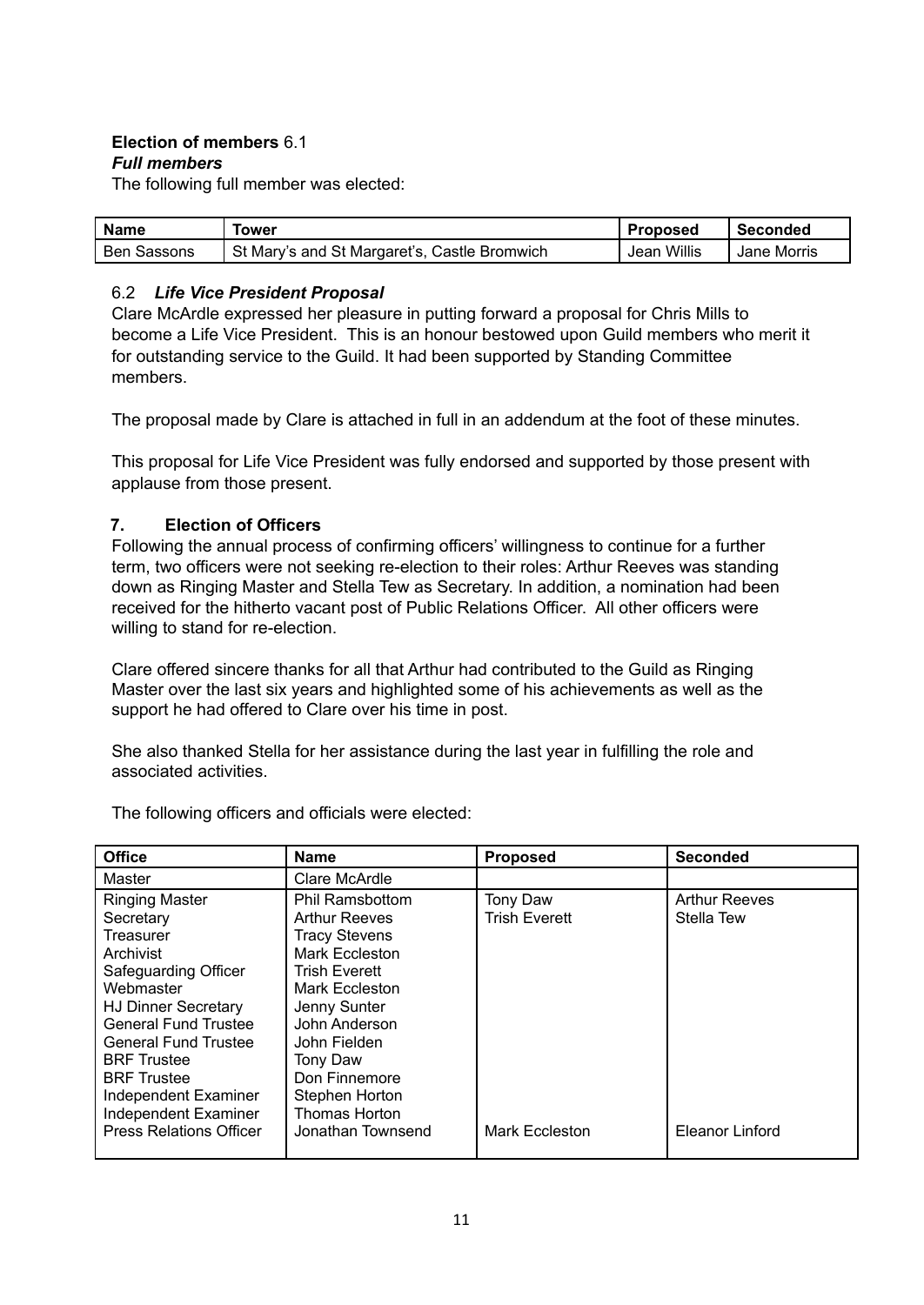| CC Rep | <b>Richard Andrew</b> |  |
|--------|-----------------------|--|
| CC Rep | James Ramsbottom      |  |

Nomination of officers listed as continuing office for a further year was proposed by David Hull and seconded by Jonathan Townsend.

### **8. Guild Survey and Forward Look**

Clare McArdle presented the meeting with a powerpoint presentation of the results of the Tower Survey undertaken in Autumn of 2020. This had been carried out to determine the extent of the impact that the pandemic might have on future ringing across the Guild. It was intended to assess the state of the Guild before and after the pandemic and associated lockdowns.

The Survey went to all Tower Captains and Tower Contacts. The powerpoint is located on the Guild Website alongside the AGM papers.

The main conclusion on Guild aggregate numbers: Sunday ringing before pandemic -134 across the Guild. The assessment of likely levels of ringers returning after pandemic rose to 150 with the number put against likely loss to ringing over the next five years at around 50.

Standing Committee has discussed the potential support that can be given to towers by the Guild looking forward to a recovery phase. This is likely to take the form of support to carrying out risk assessments, recruitment workshops, marketing, social media and training. There was support at the meeting for central refresher workshops to run across the Guild rather than on an individual basis. However, it will not be possible to muster help to towers on a long-term basis as there may be too many places requiring support to have the capacity to send ringers in to help towers over an extended period.

At the same time, clustering between towers may help to cope with dwindling numbers in specific places. The new Ringing Master will obviously have ideas to bring forward on this issue.

In relation to this recovery period, the Guild has received a joint email from the CCCBR Recovery Group and ART looking to planning for the future of ringing. It is likely that there will be virtual opportunities and new resources from which many can learn. The proposal is to co-ordinate ideas and information with a proposal to identify ringing 'Recovery Champions' as part of a network across the country.

If anyone wishes to volunteer for this role on behalf of the Guild, please get in touch.

#### **9. 2021 planned events**

Wednesday webinars are now booked till the end of March with a programme recently circulated.

In addition to this programme, the Standing Committee will be discussing ideas and welcome any input or suggestions. Consideration is being given to another Bake-Off event around Easter in view of the success of last year's as well as a possible Photo Competition.

#### **10. AOB**

### **10.1 2019 Yearbook**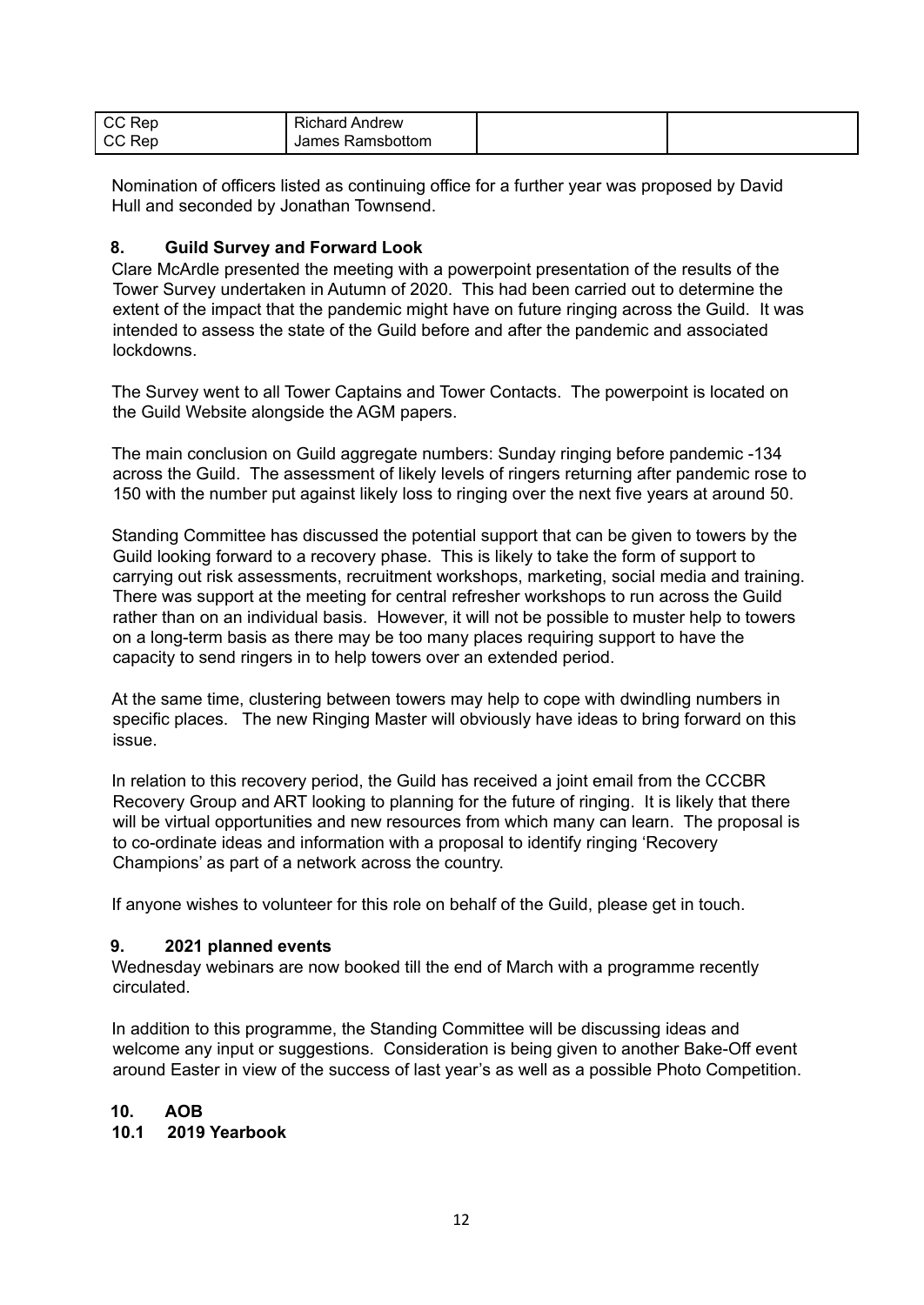Clare reported that the last Guild Report was published in 2017. Following that publication there were perceived problems with GDPR but the fact that the report was no longer produced created a gap as this was previously recognised as an archive.

Mark Eccleston has drafted one for 2019 which is considered to fulfil the need for a useful historical record for the Guild. The intention is to have this as an online document to avoid a print run as a possible downloadable PDF for people to create their own copies. There could also be an option to produce one copy per tower for reference. As an attractive, outward facing document it could be used as a PR tool to attract new members and for stakeholders. In due course a 2020 version could be produced.

Members present gave positive and feedback on the concept as well as style of the Yearbook and Mark was thanked for this initiative.

## **10.2 Guild Membership**

An email is due to go out regarding Guild Subscriptions and 100 Club. Different options will be available for method of payment. Anyone with difficulty in making payment at this time are invited to contact Tracy Stevens to let her know.

#### **10.3 Steve Shipley**

Birthday greetings were offered for Steve Shipley and Rowena asked to pass these on.

## **11. Date of the next meeting**

This will be held via Zoom at 10.00am on Saturday 1 May 2021 *Note: This meeting will be held via Zoom on Saturday 15th May 2021, beginning at 10am*

## **12. Meeting close**

The meeting closed at 12:00 midday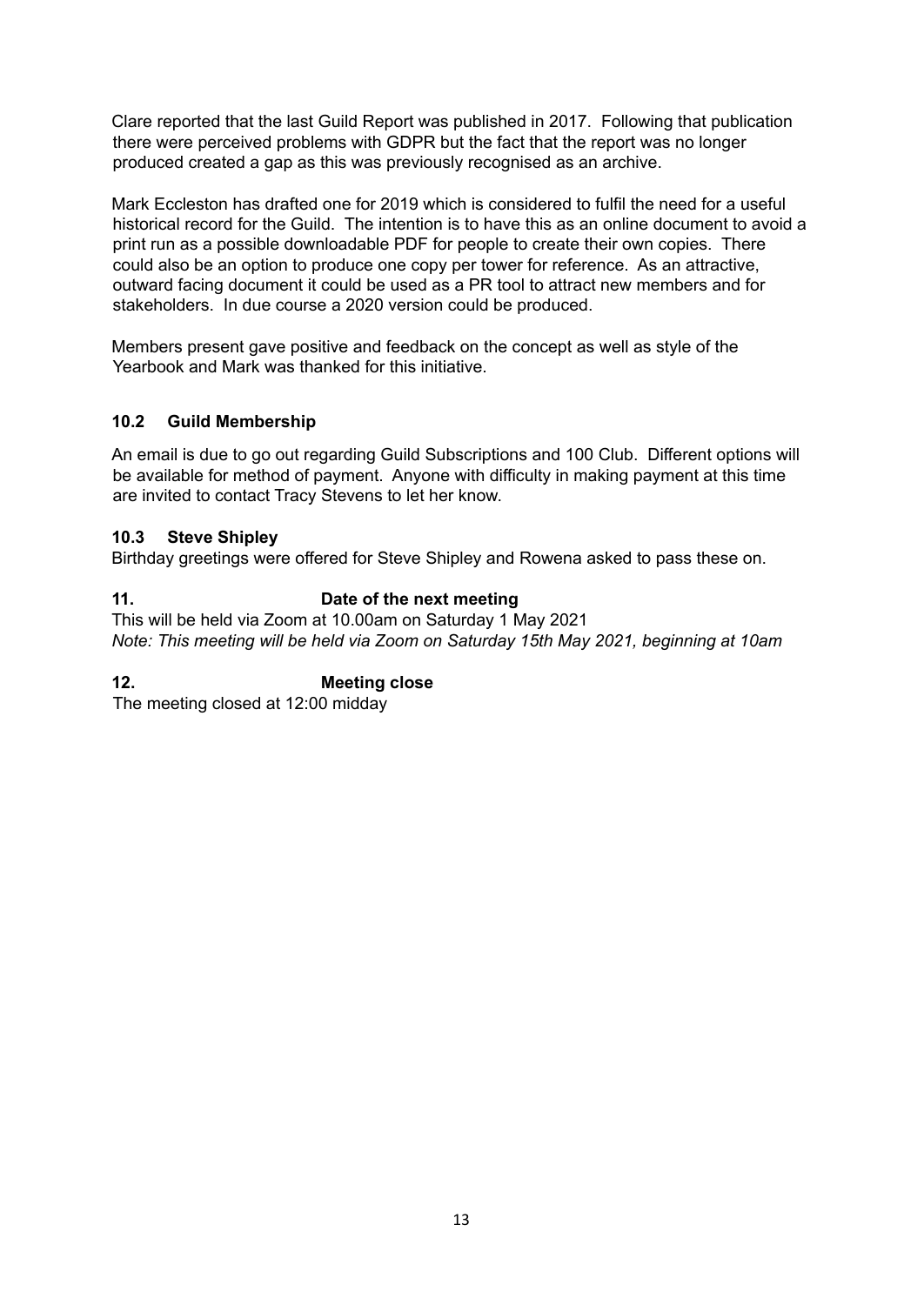# **Enclosure 2:**

# Report for  $15<sup>th</sup>$  Mav

Referring to my report in the last newsletter, we are now six weeks into the second quarter of the year and therefore six weeks away from Andrew Clark requesting material for the next newsletter. Instead of having to rack our brains then in an effort to remember what we were doing three months previously, can I please encourage you to think about your recent ringing related activities and send Andrew a few lines about it now whilst it's still fresh in the memory. Thank you.

Moving forward, there's a couple of things I'd like to share.

# Weekly focussed events

Whilst it's currently impossible to put a fixed start date on any of this, the plan is for the  $1<sup>st</sup>$  and  $3<sup>rd</sup>$  Wednesday evening events of previous years to be doubled up to provide a workshop or special practice every Wednesday except the 5<sup>th</sup> which can be a special arrangement. To cover a few key areas for development, the programme will look something like:

# 1 st Wednesday

Rounds and call changes with the option where possible for those who wish to have some bell handling analysis and refresher if necessary to prevent any bad habits creeping in.

# 2<sup>nd</sup> Wednesday

6 bell workshops covering a range of basic methods, alternative ways to look at methods, elementary splicing and a good grounding in basic method knowledge. These can alternate monthly between doubles and minor.

# 3<sup>rd</sup> Wednesday

Treble dodging minor workshop focussing on a handful of base methods and developing the skills needed to vary the lead and half lead and also 'glue' parts of these together to create new methods.

# 4<sup>th</sup> Wednesday

Grandsire/Stedman caters/cinques focussed practice which will alternate caters one month, cinques the next.